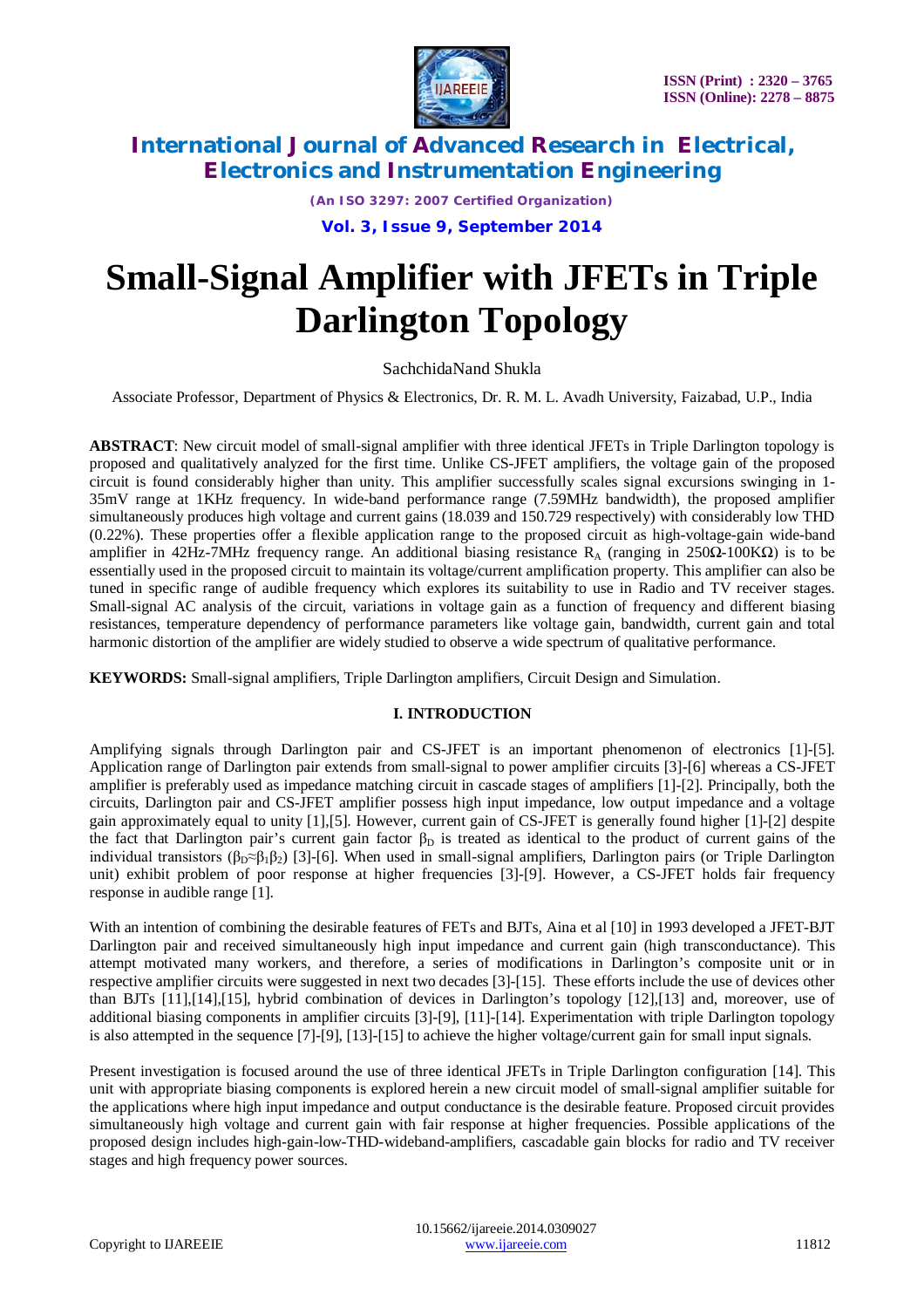

*(An ISO 3297: 2007 Certified Organization)*

**Vol. 3, Issue 9, September 2014**

#### **II. DESCRIPTION OF CIRCUITS**

Present work consists of a qualitative comparison between small-signal JFET Darlington pair amplifier (Fig.1) [11] and a new circuit model of small-signal amplifier using three identical JFETs in Triple Darlington topology (Fig.2).



Fig.1 amplifier [11] is treated herein 'Reference-amplifier' whereas 'Proposed-amplifier' of Fig.2 is obtained by including one more JFET in the design of Fig.1 and by introducing a bypass capacitor  $C_A$  across additional biasing resistance  $R_A$  [3], [6]-[9]. Both designs use potential divider biasing methodology [1], [3], [6]-[9]. Devices used are N-Channel JFETs (J2N4393 with threshold voltage V<sub>TH</sub>=−1.422). Other biasing components and DC supply with their suitable values are shown in respective designs.

PSpice simulation [16] is performed to carry out present investigations. Both circuits are fed by 1V AC input signal source, from which, an AC signal of 30mV for reference amplifier (Fig.1) [11] and 1mV for proposed amplifier (Fig.2) at 1KHz frequency is drawn as input for the amplification purpose. However, respective amplifiers fairly amplify AC input signals in 30-80mV and 1-35mV range at 1KHz frequency.



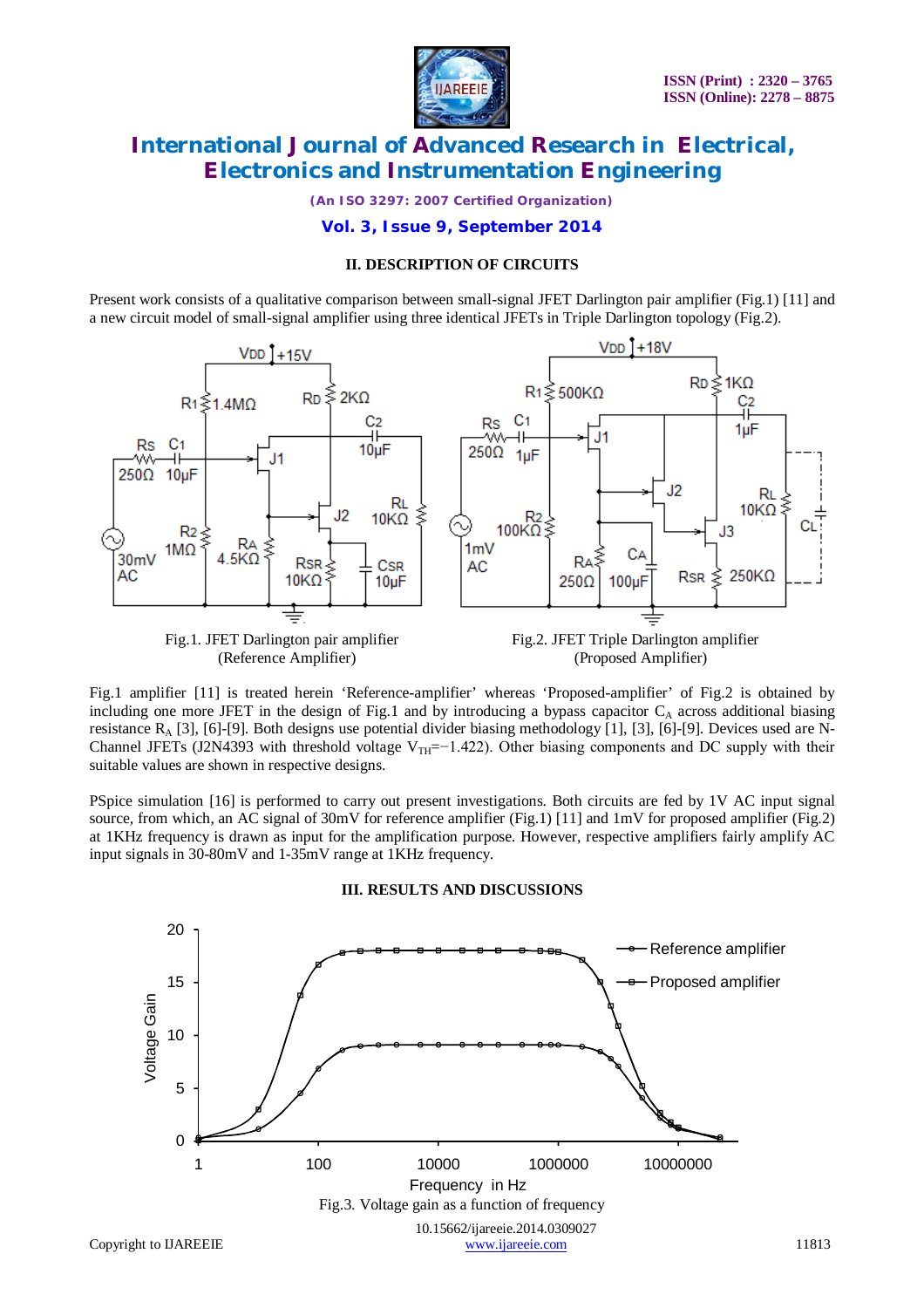

*(An ISO 3297: 2007 Certified Organization)*

### **Vol. 3, Issue 9, September 2014**

Fig.3 depicts the variation of voltage gain as a function of frequency. Reference amplifier [11] produces 9.1084 maximum voltage gain  $A_{\text{VG}}$ , 530.909 maximum current gain  $A_{\text{IG}}$  and 12.365MHz bandwidth B<sub>W</sub>. However proposed amplifier generates 18.039 maximum voltage gain  $A_{\rm VG}$  (18.485mV peak output voltage V<sub>OP</sub>), 150.729 maximum current gain  $A_{IG}$  (1.8484 $\mu$ A peak output current  $I_{OP}$ ) and 7.59MHz bandwidth B<sub>W</sub> (with lower-cut-off frequency  $f_L$ =42.542Hz and upper-cut-off frequency  $f_H$ =7.5906MHz).

Total Harmonic Distortion (THD) for the mentioned circuits are calculated for first few harmonic terms [1], [11], [13]- [14]. Calculations suggest that proposed amplifier possesses only 0.22% THD for first 10 harmonic terms whereas reference amplifier [11] holds 2.15% THD for 8 significant terms.

Variation of  $A_{\rm VG}$ ,  $A_{\rm IG}$  and bandwidth  $B_{\rm W}$  with temperature is also measured and listed in TABLE I. Bandwidth of both Fig.1 and Fig.2 amplifier slightly increases but voltage and current gains significantly decrease at rising temperature. This decrement in  $A_{IG}$  and  $A_{VG}$  is associated with 'negative temperature coefficient' property of drain current [1]. The drain current in JFET is mainly composed of majority carriers whose mobility decreases at elevated temperature due to enhanced collision rate between them and the remaining ions in the semiconductor channel [1]. This decreases the drain current and therefore the effective current and voltage gain of the JFET based system of Fig.2.

| Temp            | Reference Amplifier (Fig.1) |          |             | Proposed amplifier (Fig.2) |          |             |  |
|-----------------|-----------------------------|----------|-------------|----------------------------|----------|-------------|--|
| $({}^{\circ}C)$ | $A_{VG}$                    | $A_{IG}$ | $B_W$ (MHz) | $A_{VG}$                   | $A_{IG}$ | $B_W$ (MHz) |  |
| $-30$           | 10.37                       | 604.55   | 11.95       | 20.75                      | 173.39   | 7.01        |  |
| $-10$           | 9.91                        | 577.68   | 12.10       | 19.76                      | 165.12   | 7.20        |  |
| $\mathbf{0}$    | 9.68                        | 564.67   | 12.17       | 19.28                      | 161.12   | 7.30        |  |
| 27              | 9.10                        | 530.90   | 12.36       | 18.03                      | 150.72   | 7.59        |  |
| 50              | 8.64                        | 503.65   | 12.52       | 17.03                      | 142.34   | 7.85        |  |
| 80              | 8.06                        | 470.08   | 12.63       | 15.79                      | 132.01   | 8.24        |  |

TABLE I. VARIATION IN A<sub>vg</sub>, A<sub>jg</sub> & B<sub>w</sub> With Temperature

Decisively, the inclusion of third JFET and shifted position of the by-pass capacitor stimulates proposed circuit to appear with the intense performance in low temperature region. Proposed amplifier produces enhanced voltage gain, considerably low THD, reduced current gain and bandwidth than reference amplifier and receives a fair exemption from the 'poor frequency response problem' of small-signal Darlington pair (or Triple Darlington) amplifiers at higher frequencies [3],[11]. Small-signal AC equivalent circuit [1], [14] of proposed amplifier to determine the expression for  $A_{\rm VG}$  is drawn in Fig.4.



Fig.4. AC equivalent circuit of proposed amplifier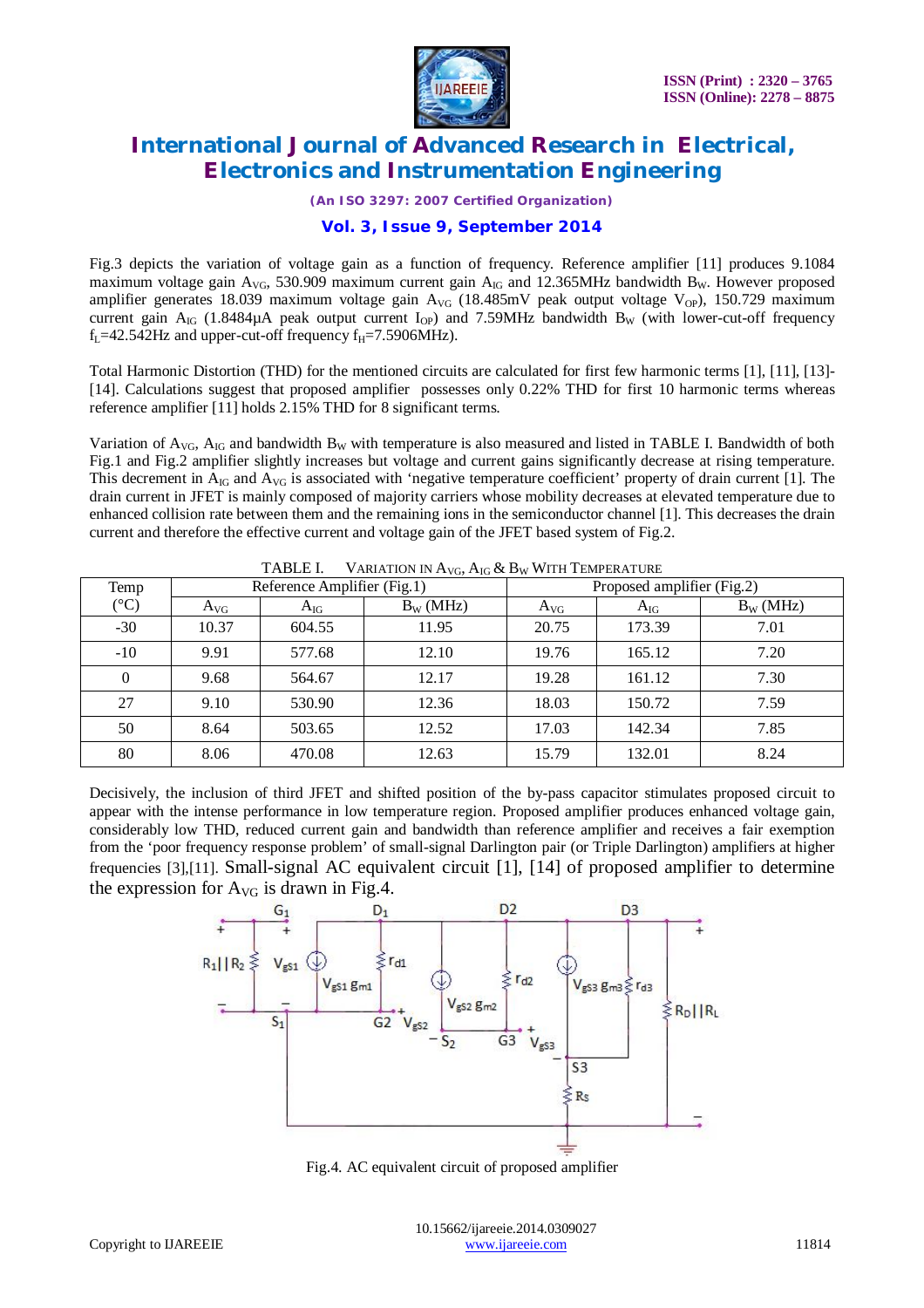

*(An ISO 3297: 2007 Certified Organization)*

#### **Vol. 3, Issue 9, September 2014**

Refer Fig.4. Proposed amplifier does not allow any significant current to flow from drain to source of J2 as  $g_{m2} \rightarrow 0$  mho and  $I_{D2} \approx 3.26 \times 10^{-12}$ amp, thereby, producing a capacitive effect in the circuit. Presence of Gate-Source-Capacitance C<sub>GS</sub> of 2.67pF and Gate-Drain-Capacitance  $C_{GD}$  of 2.98pF due to the typical placement of J2 in proposed circuit generates an intense capacitive effect. Thus, the combination  $C_{GS}$  and  $C_{GD}$  due to centrally located JFET J2 (Fig.2) causes an effective reduction in the bandwidth. Hence, during the analysis of equivalent circuit (Fig.4) for AC voltage gain, J2 of the proposed amplifier is virtually treated as absent. This opinion suggests following expression for the approximate value of  $A_{\rm VG}$  of proposed amplifier-

$$
A_{V(Prop)} \approx \frac{-g_{m1}\left[1 + R_s\left(g_{m3} + \frac{1}{r_{d3}}\right)\right]}{\frac{1}{r_{d3}} + \left(\frac{1}{R_0} + \frac{1}{r_{d1}}\right)\left[1 + R_s\left(g_{m3} + \frac{1}{r_{d3}}\right)\right]}
$$
(1)

Analysis of Fig.4 shows that the equivalent output resistance of the proposed amplifier  $R_0 \propto R_L || R_D$  is lower (≈909.09 $\Omega$ ) than the equivalent input resistance  $R_1 \propto R_1 \| R_2 \propto 83.33 K\Omega$ . In continuation, AC voltage gain is estimated by equation and figured out to be -19.84 with r<sub>d3</sub>=42.36 $\Omega$ ,  $g_{ml}$ =0.0218mho and  $g_{ml}$ =0.0000149mho for the suggested design of Fig.2. Negative sign in equation shows phase reversal of the output voltage waveform [1]. The value of  $A_{\rm VG}$  obtained by equation (1) is approximately 1.7 point higher than the observed value. Conclusively, the theoretically computed value of  $A_{\rm VG}$  (-19.84) based on equation and the observed value (-18.039) are clearly justifying the school-of-thought used to design Triple Darlington JFET amplifier of Fig.2.



Variation of  $A_{\rm VG}$  with source resistance  $R_{\rm SR}$  is shown in Fig.5.  $A_{\rm VG}$  of reference amplifier receives its maximum at 10KΩ, thereafter; it decreases at elevated values of R<sub>SR</sub> [11]. However, for proposed amplifier, A<sub>VG</sub> rapidly increases with R<sub>SR</sub> up-to 10 KΩ, thereafter steadily reaches to its maximum at 250 KΩ of R<sub>SR</sub>. In fact, at lower values of R<sub>SR</sub> (<10K $\Omega$ ), the third JFET (J3) appears in the circuit with positive V<sub>GS</sub> which responsibly widens the channel and therefore enhances  $I_D$  and  $I_{RD}$ . This results in reduction of  $I_{RL}$  and therefore  $A_{VG}$ . However at higher values of  $R_{SR}$  $(≥10KΩ)$  the third JFET (J3) also appears with negative V<sub>GS</sub> which shrinks the effective channel width and forces I<sub>D</sub> and  $I_{RD}$  to reduce. This enhances  $I_{RL}$  and therefore  $A_{VG}$ .

Performances of both the amplifiers highly depend on additional biasing resistance  $R_A$  [11], [13]-[14]. Variation of  $A_{VG}$ with R<sub>A</sub> is shown in Fig.6. Reference amplifier with R<sub>A</sub>=3K $\Omega$  crops A<sub>VG</sub>=6.49 which further rises and reaches about saturation with A<sub>VG</sub>=9.3052 at R<sub>A</sub>=100KΩ. However proposed amplifier crops 18.039 A<sub>VG</sub> at R<sub>A</sub>=250Ω which exponentially decreases at higher values of R<sub>A</sub> and reaches to 1.1812 at R<sub>A</sub>=100KΩ. In proposed amplifier, as R<sub>A</sub> rises to 100KΩ from 250Ω, the corresponding I<sub>RA</sub> decreases and makes V<sub>GS</sub> of J1 and J3 more negative. This forces J1 and J3 to appear in the circuit with narrower channel, thus increasing channel resistance and reducing I<sub>D</sub>. Additionally, the constant status of R<sub>SR</sub> (250KΩ), enhanced channel resistance and R<sub>A</sub> altogether forces I<sub>RL</sub> to trim-down to a considerable limit, hence causes reduction in  $A_{VG}$ . In addition, if  $R_A$  is removed from the proposed circuit and bypass capacitor is introduced across  $R_{SR}$ ,  $A_{IG}$  of the amplifier reaches to a non-significant value 0.003 whereas  $A_{VG}$  reaches below unity to a value 0.111. Hence, the presence of additional biasing resistance  $R_A$  in proposed amplifier

 10.15662/ijareeie.2014.0309027 Copyright to IJAREEIE www.ijareeie.com 11815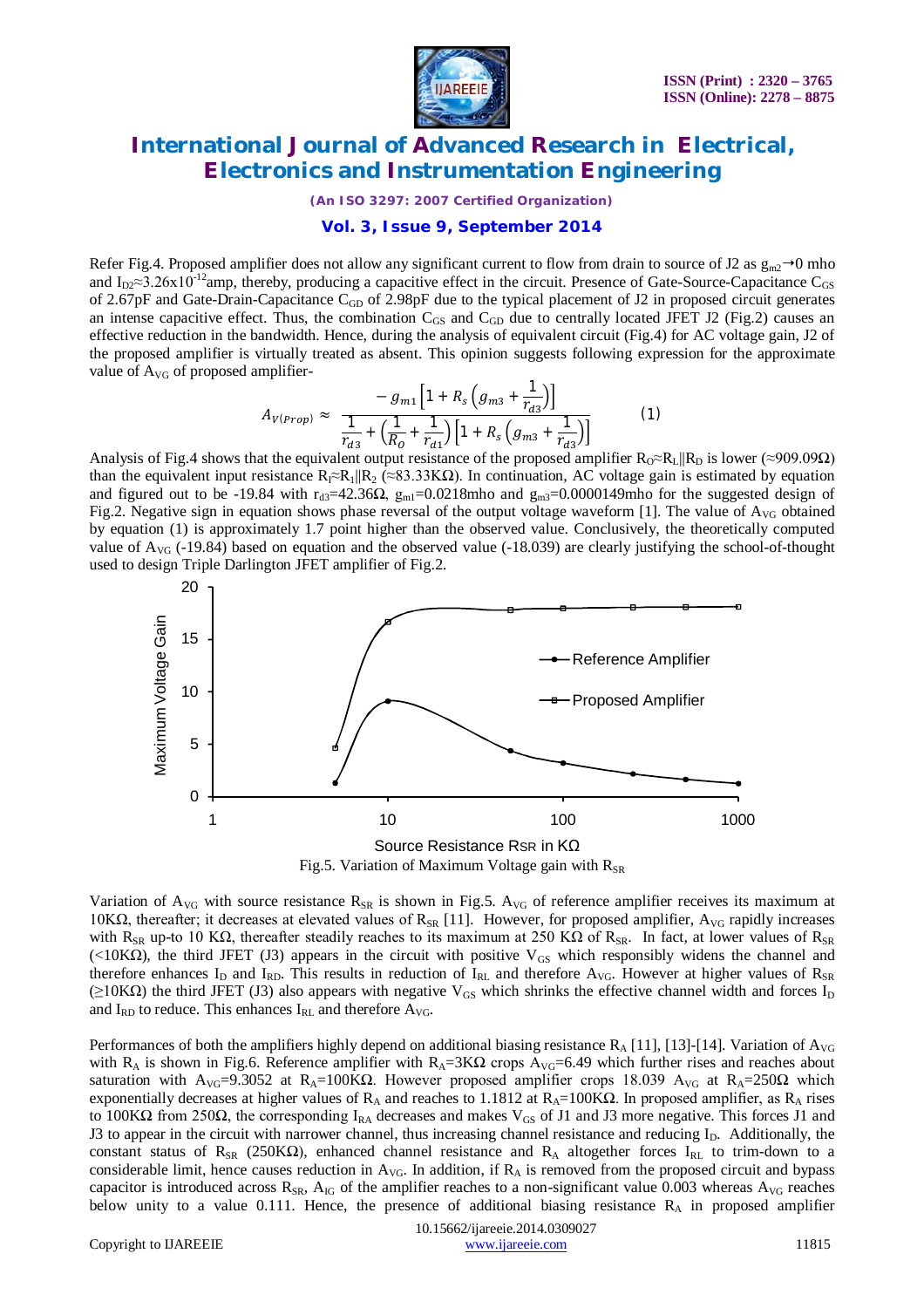

*(An ISO 3297: 2007 Certified Organization)*

#### **Vol. 3, Issue 9, September 2014**

configuration is essential to establish 'Triple Darlington JFET unit' suitable for amplification of small-signals [11], [14].





Fig.7 explains the dependency of  $A_{VG}$  on drain resistance  $R<sub>D</sub>$ . It is observed that  $A_{VG}$  of the reference amplifier increases almost linearly with  $R_D$  but beyond the critical limit of  $2K\Omega$  amplifier doesn't behave properly [11]. However,  $A_{\rm VG}$  of the proposed amplifier initially increases with R<sub>D</sub>, becomes maximum at R<sub>D</sub> = 1K $\Omega$ , and thereafter, falls down to a non significant value at  $R_D=2K\Omega$ . This behavior may be explained by AC equivalent circuit of Fig.3.5. The contribution of  $V_{gS3}g_{m3}$  is found maximum at R<sub>D</sub>=1K (91.93uA) and minimum at R<sub>D</sub>=2K $\Omega$  (3.76nA). This reduces the current through  $r_{d3}$  and  $R_{SR}$  at  $R_D=1K\Omega$  and increases the current contributed to  $R_L$  hence  $A_{VG}$  increases. The reverse situation appears for  $R_D=2K\Omega$  hence  $A_{VG}$  goes down to a non-significant value.



Fig.7. Variation of Maximum voltage Gain with Drain Resistance

Effect of DC supply voltage  $V_{DD}$  on  $A_{VG}$  for both the amplifiers is depicted in Fig.8. Reference amplifier produces a fruitful response in 11-50V range of V<sub>DD</sub> whereas Triple Darlington JFET based proposed amplifier produces a meaningful response in 13-50V range of  $V_{DD}$ . A<sub>VG</sub> of the reference amplifier rises almost linearly with  $V_{DD}$  [11] whereas it climbs up to 18.73 at 20V of  $V_{DD}$  for proposed amplifier, thereafter, adopts almost similar behaviour as of reference amplifier. The behaviour of proposed amplifier with  $V_{DD}$  resembles with the observations of Vernon et al for small-signal CS MOSFET amplifier [17].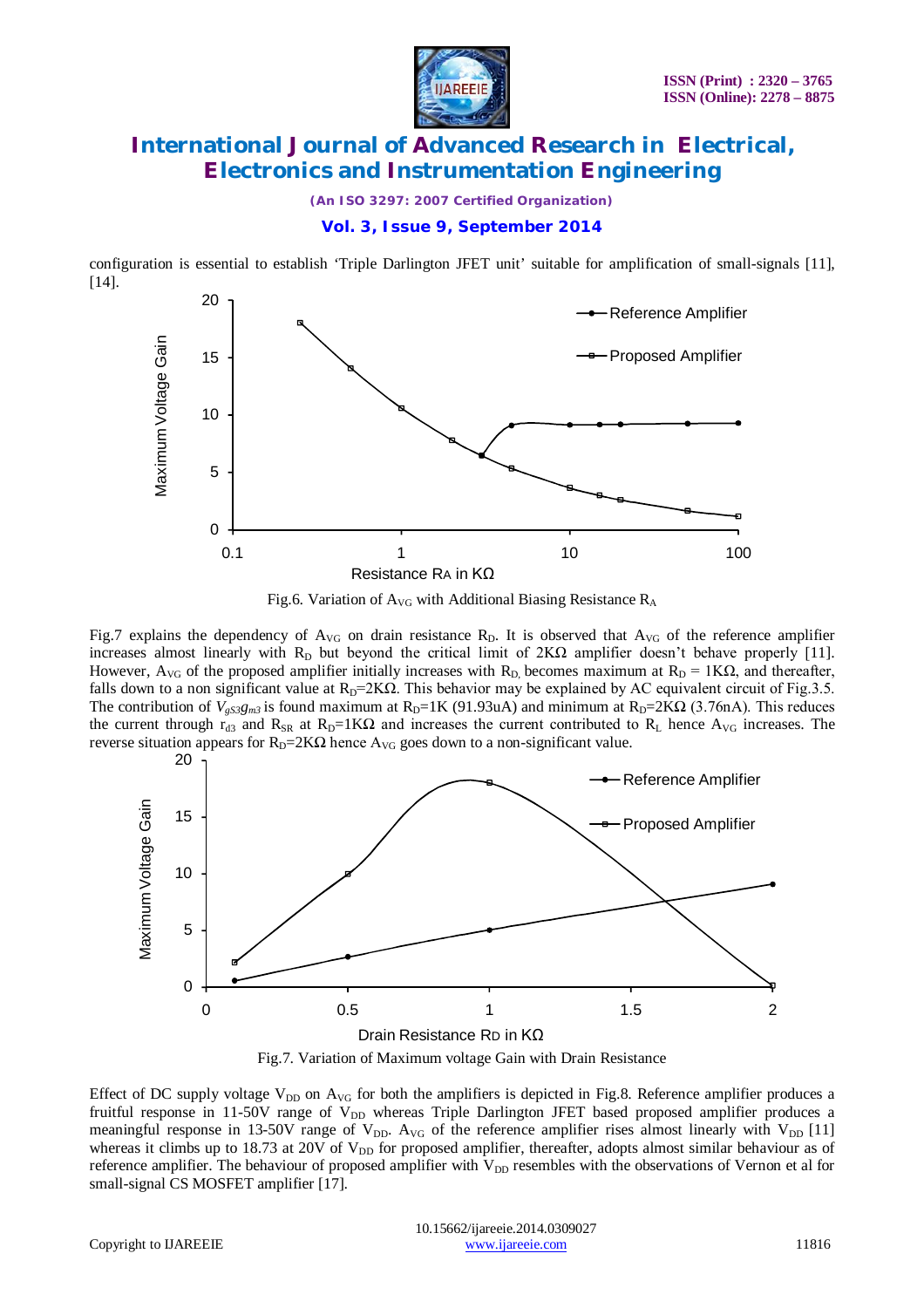

*(An ISO 3297: 2007 Certified Organization)*

**Vol. 3, Issue 9, September 2014**



Fig.8. Variation of Maximum Voltage gain with Supply Voltage

Tuning performance of the proposed amplifier is analysed with  $R_A-C_A$  and  $R_L-C_L$  networks ( $C_L$  is shown by doted lines in Fig.2) [4], [11]-[14]. Respective observations are listed in TABLE II

| $\mathcal{C}$ | Variations corresponding to $C_A$   |          |           |          |          |  |  |  |  |
|---------------|-------------------------------------|----------|-----------|----------|----------|--|--|--|--|
|               | $f_H$                               | fī.      | $B_{W}$   | $A_{VG}$ | $A_{IG}$ |  |  |  |  |
| $0.1\mu F$    | 7.64MHz                             | 37.21KHz | 7.601 MHZ | 18.012   | 121.35   |  |  |  |  |
| $1 \mu F$     | 7.57MHz                             | 3.74KHz  | 7.569 MHZ | 18.036   | 147.08   |  |  |  |  |
| $10\mu F$     | 7.59MHz                             | 374.86Hz | 7.593 MHZ | 18.039   | 150.39   |  |  |  |  |
| $100\mu F$    | 7.59MHz                             | 42.54Hz  | 7.589 MHZ | 18.039   | 150.73   |  |  |  |  |
|               | Variations corresponding to $C_{L}$ |          |           |          |          |  |  |  |  |
| 1pF           | 7.28MHz                             | 42.55Hz  | 7.28 MHZ  | 18.039   | 150.728  |  |  |  |  |
| 10pF          | 5.48MHz                             | 42.54Hz  | 5.48 MHZ  | 18.039   | 150.727  |  |  |  |  |
| 100pF         | 1.52MHz                             | 42.55Hz  | 1.52MHZ   | 18.037   | 150.712  |  |  |  |  |
| 1nF           | 184.04KHz                           | 42.51Hz  | 184KHz    | 18.020   | 150.573  |  |  |  |  |

Tuning with  $C_A$  is obtained for variations between 0.1 $\mu$ F and 100 $\mu$ F. Changes in  $C_A$  merely create any variation in  $A_{\rm VG}$ , whereas it changes  $A_{\rm IG}$  to some extent and plays a prime role in adjusting the mid-bandwidth (e.g. for  $C_{\rm A}=0.1\,\mu\text{F}$ , bandwidth extends between  $f_L = 37.211 \text{KHz}$  and  $f_H = 7.639 \text{MHz}$ ). It is evident that  $f_H$  remains almost constant with any variation in  $C_A$  whereas  $f_L$  considerably shifts towards lower values at increasing  $C_A$ . Similarly, inclusion of  $C_L$  across  $R_L$  also plays an important role in adjusting mid-band frequency range. Tunning is obtained for variations of  $C_L$ between 1pF and 1nF with a feature that the bandwidth of the amplifier shifts towards lower range (from MHz to KHz range) on the frequency axis. A<sub>VG</sub>, A<sub>IG</sub> and f<sub>L</sub> varies in a very short range for corresponding variations in C<sub>L</sub>, whereas f<sub>H</sub> shifts towards lower values with increasing  $C_L$ .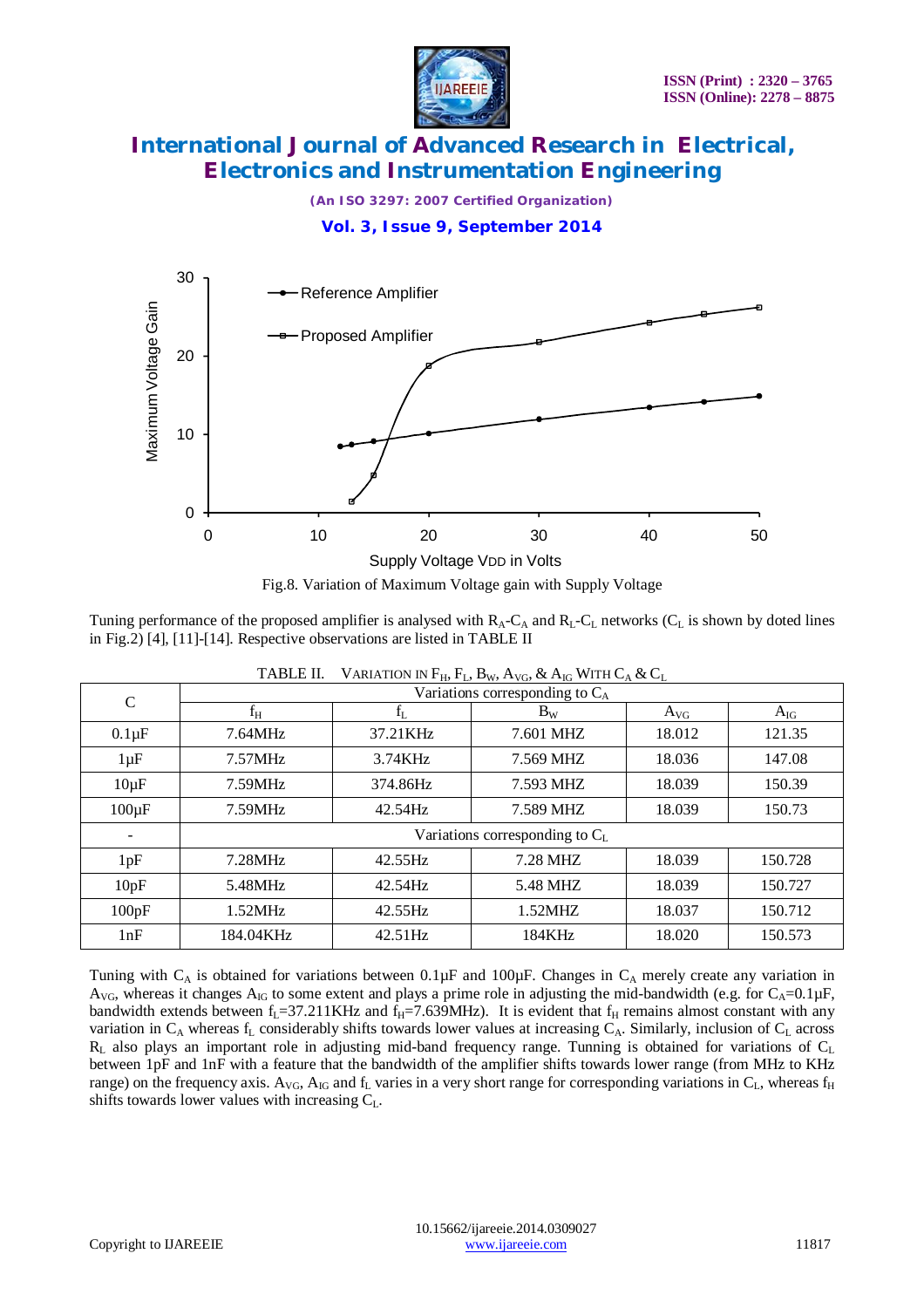



Thus, adjustment of  $C_A$  and  $C_L$  leads to a tuning which enables the central frequency of the response to coincide with frequency of a desired communication channel [4], [11], [17]. This idea is depicted in Fig.9 for two different combinations of  $C_A$  and  $C_L$ . Tuning idea in Fig.9 leads to a result that Triple Darlington configuration of JFETs can be applied to receive signal of a specific channel by filtering-out or attenuating others.

#### **IV. CONCLUSIONS**

Three identical JFETs are used in triple Darlington topology to explore the proposed circuit as high-gain-wide-band small-signal amplifier. The proposed amplifier can be tuned in permissible audible frequency range approximately extended from 42Hz to 7MHz. The additional biasing resistance R<sub>A</sub> (range 250Ω-100KΩ), is to be essentially included in the proposed circuit to maintain its voltage/current amplification property. In absence of RA, amplifier's voltage and current gains climbs-down below unity and makes it purpose-less. This amplifier can effectively scale up small-signals ranging in 1mV to 80mV at 1KHz input frequency and is free from the problem of poor response of conventional smallsignal Darlington pair amplifiers at higher frequencies. With sufficiently wide bandwidth and high voltage and current gains, the proposed amplifier generates only 0.22% harmonic distortion. This logically sets the power gain of proposed amplifier considerably larger than unity. The proposed amplifiers shows a considerable response for  $V_{CC}$ ,  $R_{SR}$ ,  $R_D$  and  $R_L$ almost in the same way as is usually observed for small-signal RC coupled Common Source amplifiers.

Collective features provide a different shade to the proposed circuit in respective class of JFET based small-signal audio amplifiers with a possibility to use the circuit design in high-gain-low-THD-wideband-amplifiers, cascadable gain blocks for radio and TV receiver stages and high frequency power sources.

#### **REFERENCES**

- 1. Mottershead, *Electronic Devices and Circuits*, Printice-Hall of India, 16<sup>th</sup> reprint, pp.360,1993.
- 2. Hassul Michael, *BJT-FET comparison: A new FET model*, IEEE Transaction on Education, Vol.39, No.1, pp.92-94, Feb. 1996.
- 3. M. H. Sayed ElAhl, M. M. E. Fahmi, S.N. Mohammad, *Qualitative analysis of high frequency performance of modified Darlington pair*, Solid State Electronics, Vol.46, pp.593, 2002
- 4. Motayed, S.N. Mohammad, *Tuned Performance of small-signal BJT Darlington pair*, Solid State Electronics, Vol.45, pp.369-371, 2001
- 5. D.A. Hodges, *Darlington's contributions to transistor circuit design*, IEEE Transactions on circuits and systems-I, Vol.46, No.1, pp.102-104, 1999.
- 6. S.N. Tiwari, A.K. Dwivedi, S.N. Shukla, *Qualitative analysis of modified Darlington amplifier*, Journal of Ultra Scientist of Physical Sciences Vol.20, No.3, pp.625, 2008
- 7. S.N. Tiwari, S.N. Shukla, *Qualitative analysis of small signal modified Darlington pair and triple Darlington amplifiers*, Bulletin of Pure and Applied Science, Vol.28, No.1, pp.1-5, 2009